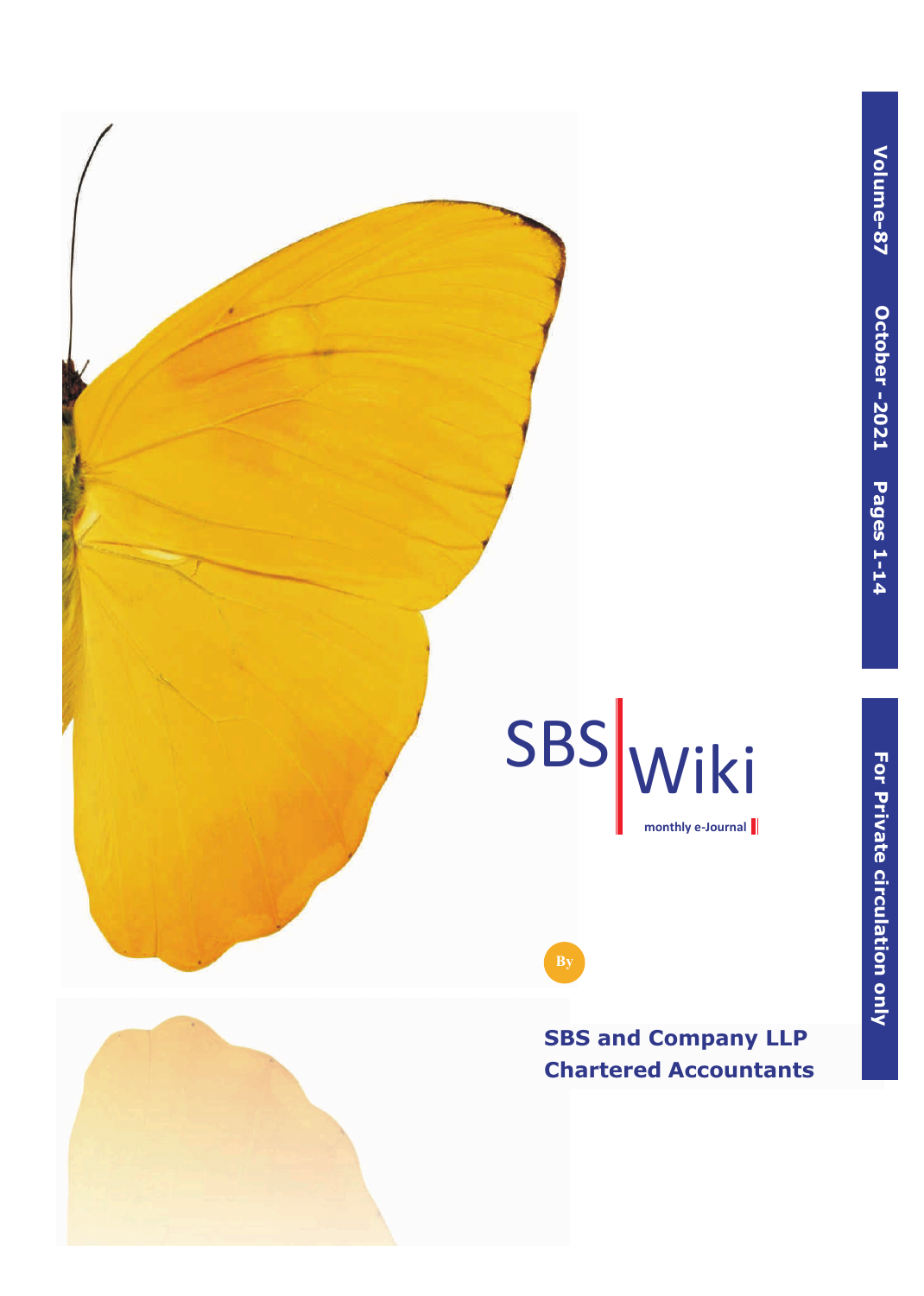# **CONTENTS**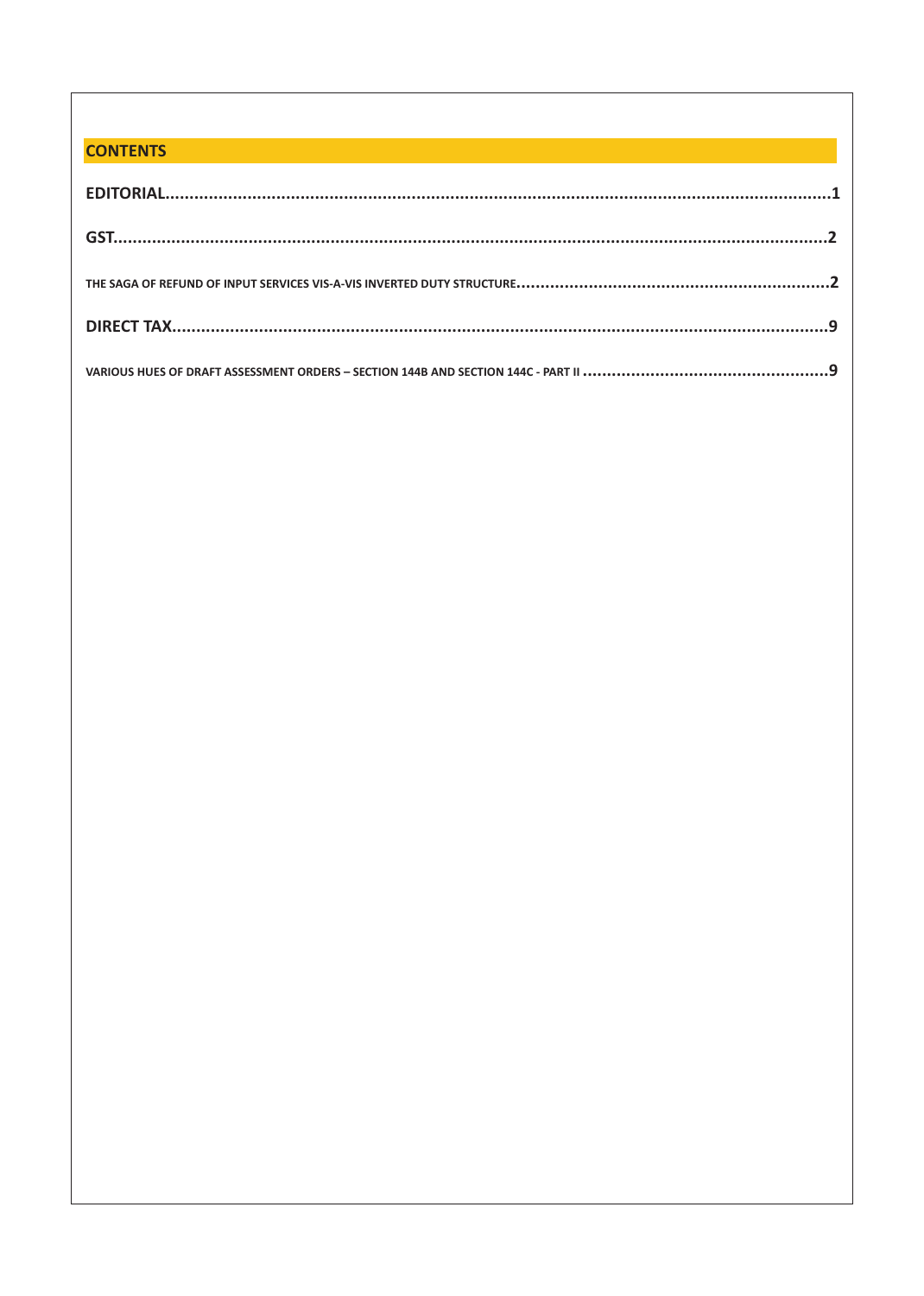Dear Readers,

Greetings for the season!

In this edition, we bring you, Part II of various shades of draft assessment orders and issue surrounding them. In this piece, we have dealt on the issues namely, can the DRP condone the delay in submission, whether ITAT would have jurisdiction in case DRP rejects the submission because they are filed after time period and what would be the recourse for the assessee in case of non-condonation of delay by DRP?

The next article is on the recent judgment of Honourable Supreme Court in the matter of VKC Footsteps India Private Limited, dealing with vires of Section 54(3) of CT Act and Rule 89(5) of CT Rules. The judgment in a candid way explains that all the ideals that went to formulation of GST laws cannot be read into the statutory provisions and states that it would take time to realise the ideals in the coming periods. Hence, this judgment not only sound in technical sense but also serves as torchlight for the upcoming litigation at various forums.

I hope that you will have good time reading this edition and please do share your feedback. I will also urge clients to mail us topics or issues on which you want us to deliberate in our future editions, so that we can contribute to the same.

Thanking You,

**Suresh Babu S Founder & Chairman**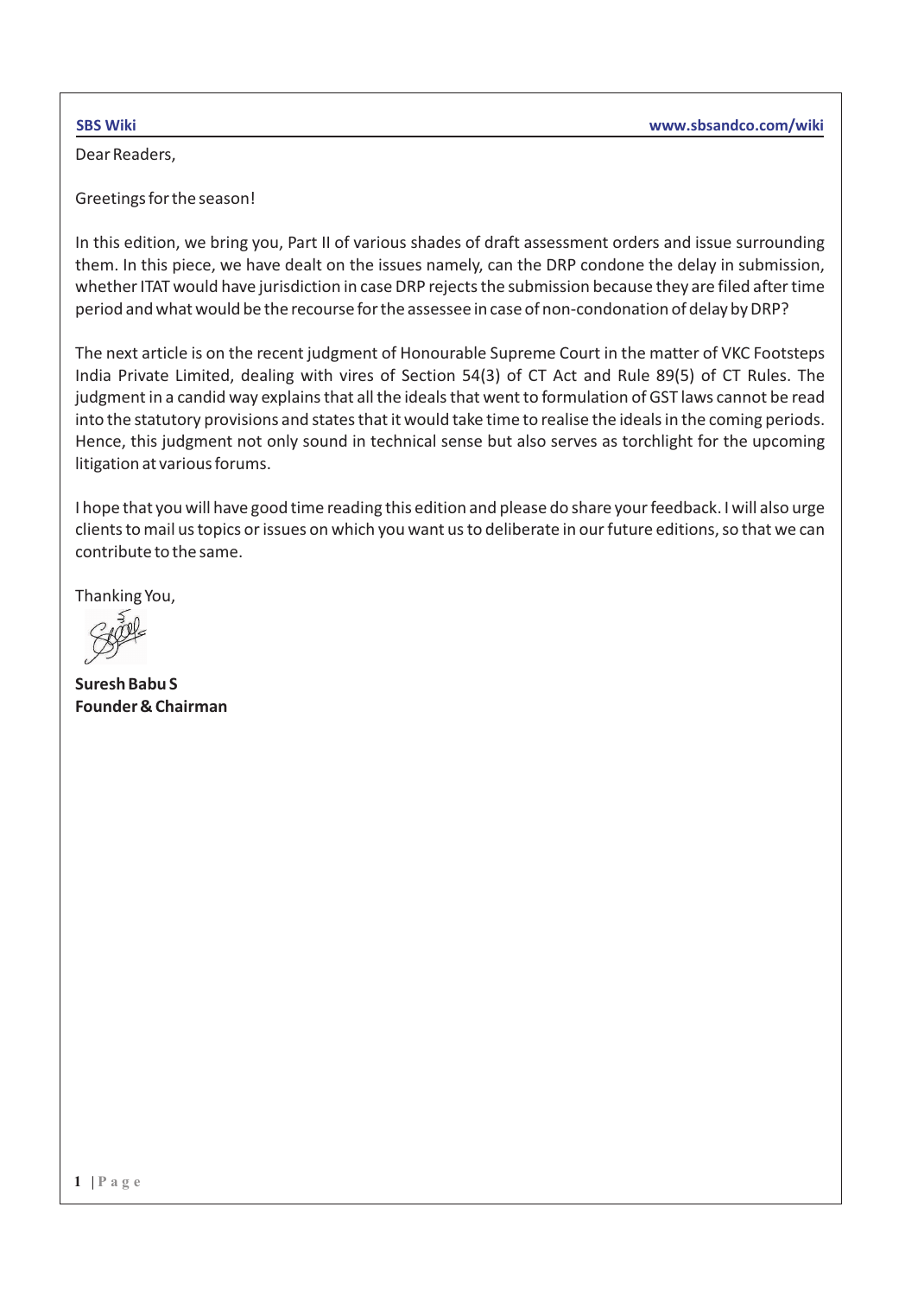#### **GST**

### **THE SAGA OF REFUND OF INPUT SERVICES VIS-A-VIS INVERTED DUTY STRUCTURE**

#### Contributed by CA Sri Harsha

The recent judgment of Honourable Supreme Court in the matter of Union of India vs. VKC Footsteps India Private Limited<sup>1</sup> is a bitter pill but much needed one. The said judgment serves as a foundation for the future of the goods and service tax litigation in the country. The much hyped belief 'one nation, one tax' needed a jolt and the same was served by the Honourable Supreme Court. In this piece, we would provide a detailed analysis of the issue, the history before the matter reached to Supreme Court, the verdict of Supreme Court and conclude the piece by contributing our view and the impact of the said judgment on the future cases.

### **The Issue:**

Section 54 of CT Act<sup>2</sup> provides for refund of tax. Section 54(3) provides for refund of unutilised input tax credit in two scenarios. One, zero rated supplies without payment of tax. Two, the crux of the current article, where credit has accumulated on account of rate of tax on inputs being higher than rate of tax on output supplies (colloquially known as 'inverted duty structure  $^3$ ). The said refund is subjected to conditions, limitations, and safeguards. Rule 89 of CT Rules<sup>4</sup> deals with application for refund of tax and others. Rule 89(5) lays down the formula for arriving the maximum refund amount eligible for scenarios involving inverted duty structure. The said sub-rule has been amended multiple times before taking the current form.

On a bare perusal of Section 54(3), it is evident that, refund of inputs is being granted, when the rate of output supplies, be it goods or services is lower than the rate of inputs. In simple words, if the rate of inputs is 18% and the assessee is engaged in supply of output goods which are subjected to tax at 5%, then assessee is eligible for refund of unutilised input tax credit due to inverted duty structure. The same holds good for output services. However, the said section restricts the credit of input services which are taxed at higher rate from claiming of refund, which are used for supplies of goods or services which are subjected to lower rate. In simple words, the credit of inputs would be granted and not the input services in the scenario of inverted duty structure.

The main contention of the assessee is that the refund of credit of input services should also be allowed in inverted duty structure scenario. The assessee pleaded that Rule 89(5) provides a restriction on granting of refund of credit of taxes paid on input services involved in an inverted duty structure, which is not barred by the main section that is, Section 54(3) for the reason that the said section uses the expression refund of 'any' unutilised credit, which should include the input services also. The alternate plea was that, if at all there was a restriction in Section 54(3), then the said section is ultra-vires, because it creates a discrimination between input and input services.

2 Central Goods and Services Tax Act, 2017

<sup>1</sup> 2021 (9) TMI 626 – Supreme Court

 $^3$ In this structure, the rate of outputs would be lower than the rate of inputs. Because of this peculiar situation, the assessee will never be in a position to utilise his input tax credit. For example, let us say, the rate of output supplies is 5% and the rate of main raw material used for manufacture of such output supplies is 18%. Since the input rate is higher than output rate, the input tax credit would always be available with the assessee, if he is engaged only in a single supply. In such circumstances, in order to relieve the burden of input tax credit, the refund of balance input tax would be granted. 4 Central Goods and Services Tax Rules, 2017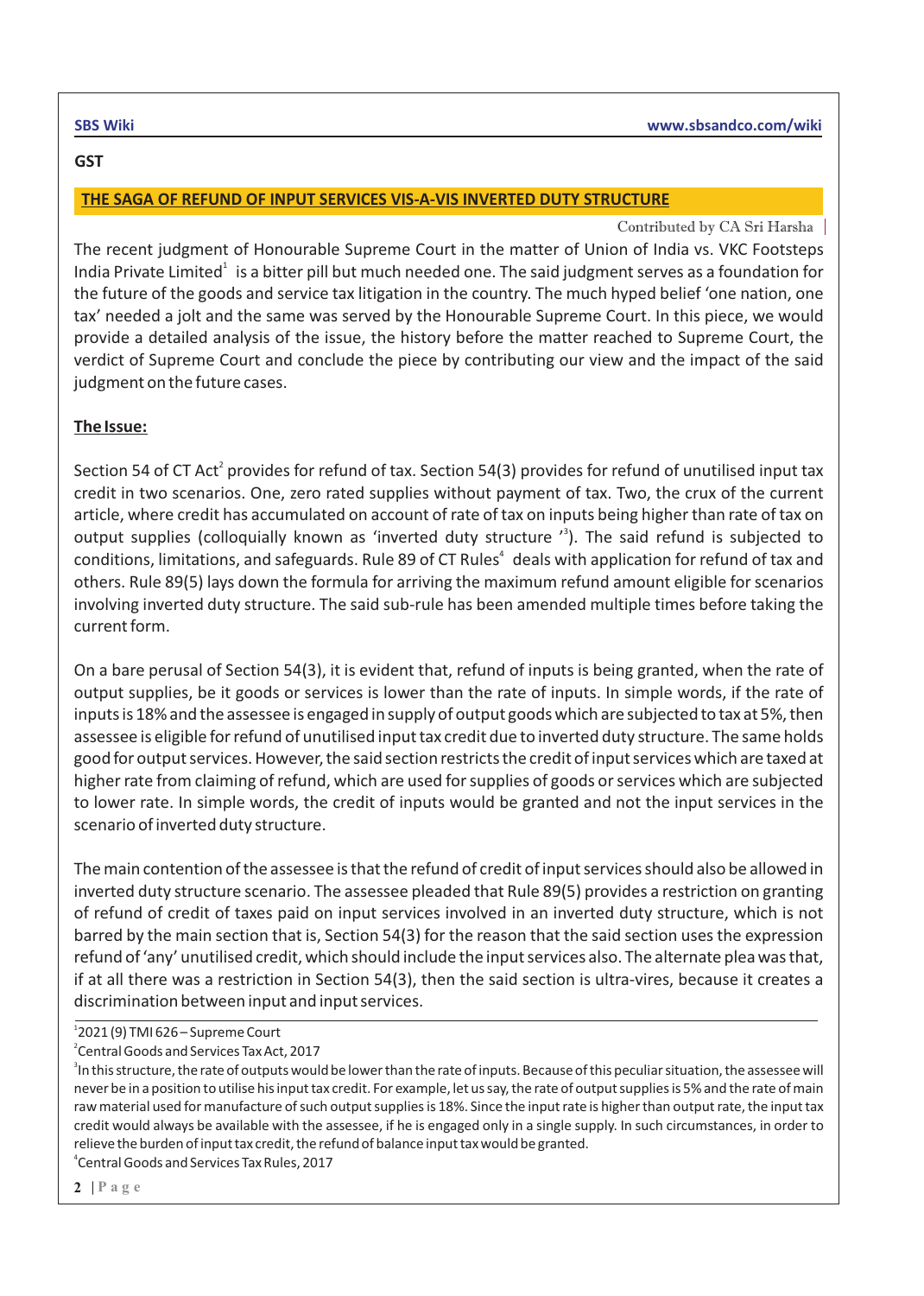This is the precise issue before the Honourable Supreme Court. The Court is required to opine, whether Rule 89(5) provides for an embargo which Section 54(3) does not create or if Section 54(3) creates such an embargo, is that possible? Before getting into the analysis of the judgment delivered by the Supreme Court, let us understand the history before the matter was put before the Honourable Court.

#### **The History:**

# <u>In VKC Footsteps India Private Limited vs. Union of India<sup>s</sup> - Gujarat High Court:</u>

The Gujarat High Court, while dealing with the challenge to Rule 89(5) stated that, when Section 54(3) allows the refund of **'any'** unutilised input tax credit, the restriction placed under Rule 89(5), to restrict the refund only to credit of taxes paid on inputs and not on input services is travel of the rule beyond the section and accordingly held not to be permissible. The Gujarat High Court ordered to grant the credit of taxes paid on input services in the scenario of inverted duty structure, disregarding the provisions of Rule 89(5).

# In TVL Transtonnelstroy Afcons Joint Venture & Others vs. Union of India & Others  $\frac{6}{5}$  – Madras High **Court:**

The Madras High Court, while dealing with challenge to Section 54(3) and Rule 89(5), has held that, there is a clear prescription in the Section 54(3)(ii) to restrict the refund of credit only to the tune of inputs. In light of such a clarity, there is no requirement to read input service into the inputs. The Madras High Court has also held that the Rule 89(5) is intra-vires to Section 54(3). The Court stated that refund is a statutory right and extension of the benefit only to the unutilised credit that accumulates on account of rate of tax on input goods being higher than rate of tax on output supplies by excluding unutilised input tax credit that accumulated on input services is a valid classification and a valid exercise of legislative power.

The Union of India has challenged the Gujarat High Court judgment before the Honourable Supreme Court and that was how the Supreme Court had occasion to deal with the subject issue.

#### **Before Honourable Supreme Court:**

#### **Submissions by Union of India:**

The pleadings by Union of India are that there is a clear distinction between goods and services right from the constitutional level to the legislature level. The interpretation canvassed by the assessee that refund of input services should also be given because the expression 'any' was used in the opening paragraph of Section 54 is not in accordance with settled interpretation of law. This is for the reason that in conspicuous terms, in the first proviso to Section 54(3) which deals with refund in scenario of inverted duty structure, only inputs was used. When there was clear prescription restricting the refund only to the tune of inputs, there cannot be any reading of input services into such expression. The Union of India pleaded that the expression 'any' was used because the first proviso was dealing with two scenarios, which deals with grant of refund of inputs and input services. Hence, in a broader way to cover both scenarios, the opening paragraph used the expression 'any' and the same cannot be used to interpret

5 2020 (7) TMI 726 – Gujarat High Court 6 2020 (9) TMI 931 – Madras High Court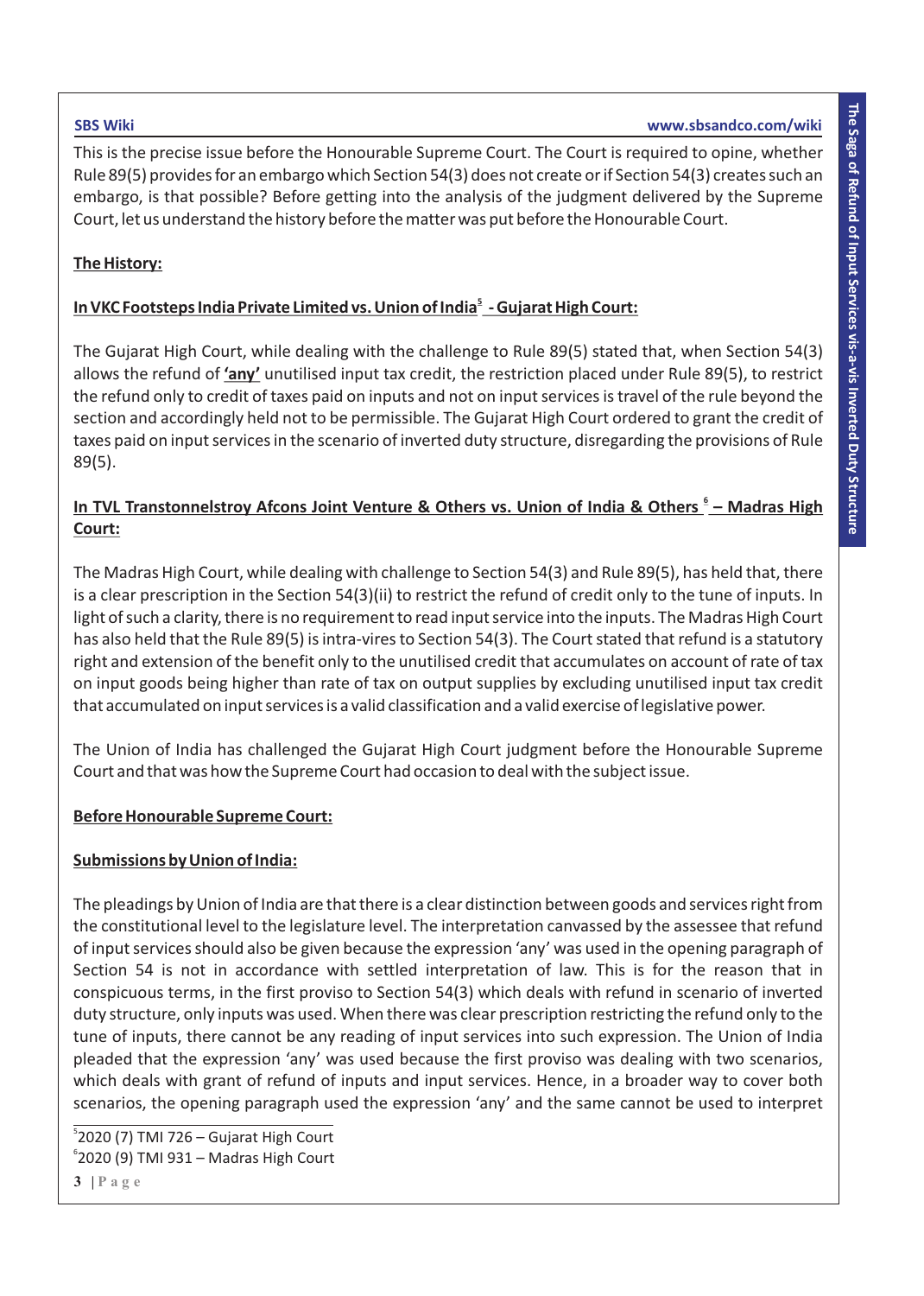that it include input services also in the ambit of inputs, while interpreting the provisions of Section 54(3)(ii). The Union concluded its pleadings by submitting that the constitution only guarantees that the levy should be legal and collection of tax should be in accordance with the law, but there is no constitution right to refund. It is further pleaded that even in light of the nine member bench of Honourable Supreme Court in the matter of Mafatlal Industries Limited<sup>7</sup>, where the tax was held to be illegal, the refund was not granted in automatic manner unless it is proved that there was no unjust enrichment. Hence, the pleadings were made to state that refund is not a constitutional right but a statutory prescription and can be always subjected to restrictions and conditions and restriction of refund only to the tune of inputs in case of inverted duty structure is one such restriction and which is in accordance with the law.

# **Submissions by Assessees:**

The assessee contended that proviso only provides for cases in which the refund under the main provisions of Section 54(3) will be available. Once the requirement of inverted duty structure in proviso (ii) is fulfilled, the entire unutilised credit has to be refunded. The assessee contended that Circular 79/53/2018 – GST stated that where GST on some inputs is higher than the rate of GST applicable on output supply, while the rate of GST on other inputs is lower than the GST on the output supply, the circular provides that refund will be granted by taking the credit availed on all inputs, including input services, which attract a lower rate of tax than on output supply. The assessee's contention is that circular, in other words, does not treat Section 54(3) read with proviso (ii) as qualifying the extent of refund but only as a pre-condition to qualify for the grant for refund. It was contended that proviso to Section 54(3) lays down 'cases' where refund is eligible but it does not define the quantum of refund. It is also further contended that the distinction between inputs and input services is only relevant at stage prior to availment of credit but once availed, it goes into a common pool, where the distinction diffuses. Alternatively, it is also pleaded the 'rate of tax on inputs' must be read to include whatever goes in making of output supplies namely, both input goods and input services. Accordingly, the restriction placed by Rule 89(5) restricting the refund only to the inputs is pleaded as ultra-vires the Section 54(3).

Another set of arguments made by assessee are that the object and purpose of Section 54(3) must be borne in mind and purpose of the provision is to give effect to the doctrine of equivalence which is the basic objective of GST and this is sought to be achieved by granting seamless credit. It was contended that the expression 'input' in the proviso if read contextually, and not by the strict statutory definition, would cover both input goods and input services. It is contended that the doctrine of reading down the words of statute to save its constitutional validity also includes reading up. If two views are possible, the one which ensures that the provision is constitutionally valid must be adopted.

# **Analysis by Supreme Court:**

# **On Interpretation of Section 54(3):**

The Supreme Court after setting out the legal provisions has started to dissect the provisions of Section 54(3). The Court distributed the provisions of Section 54(3) into main tier and three provisos. The main part of the sub-section (3) provides that a registered person may claim refund of unutilised input tax credit at the end of the tax period. The Court stated that the first tier is the main provision of Section 54(3)

# <sup>7</sup>1997 (5) SCC 536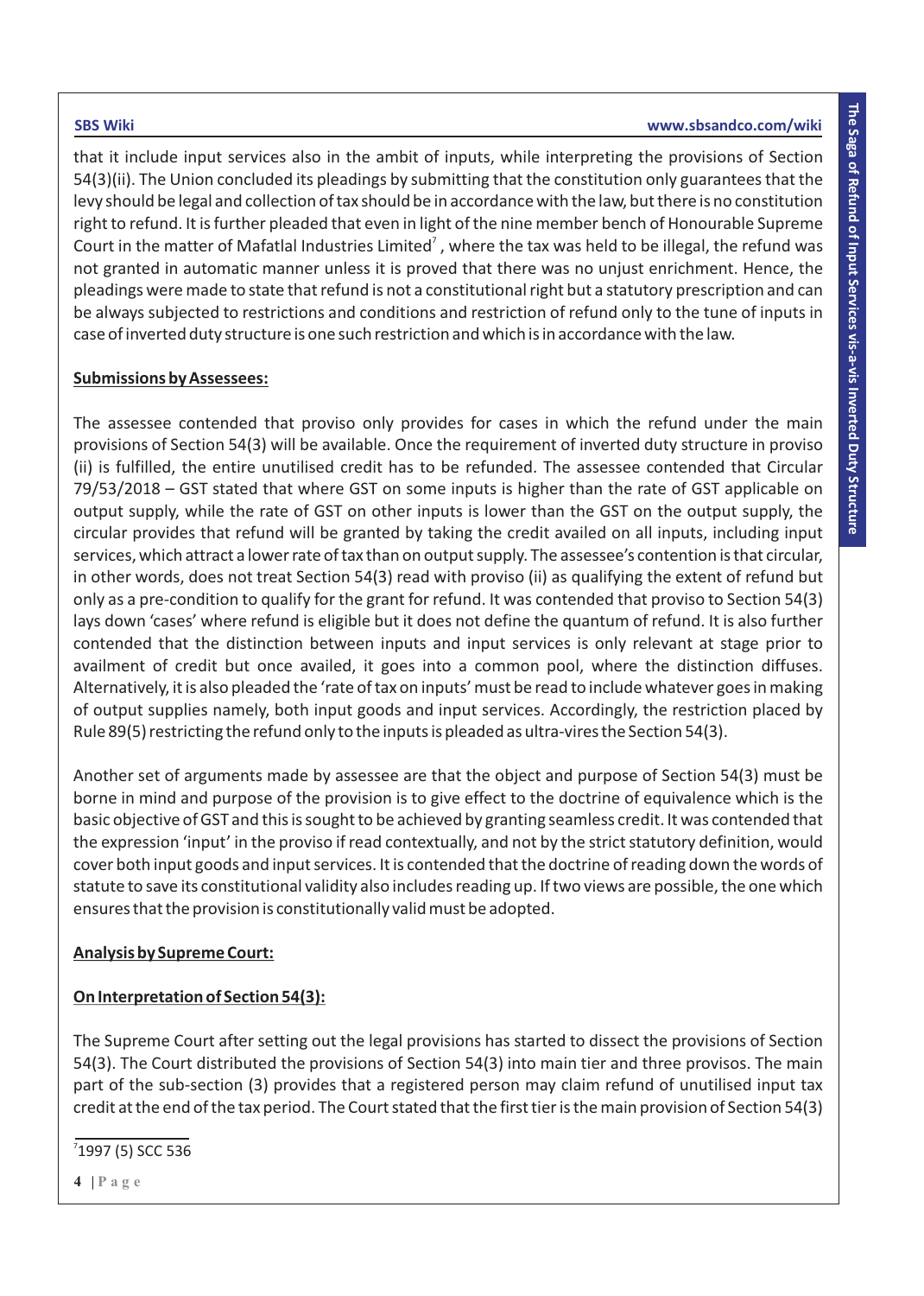which lays down four conditions: a claim of refund, by a registered tax person, of any unutilised input tax credit and at the end of any tax period. The second tier is the first proviso, which begins with the expression 'no refund of unutilised input tax credit shall be allowed in cases other than', which is followed by sub-clause (i) and (ii). The opening line of first proviso contains two significant expressions, namely, 'no refund shall be allowed' and 'in cases other than'. The Court stated that the expression 'allowed' in the proviso must be contrasted with the expression 'claim' in the substantive part of sub-section (3). A refund can be allowed only in the eventualities envisaged in clause (i) and (ii) and the expression 'other than' operates as a limitation or restriction. The third tier of Section 54(3) contains of the two clauses of the first proviso which deal with two distinct cases. Clause (i) deals with zero rated supplies made without payment of tax, while Clause (ii) deals with credit which has accumulated on account of rate of tax on inputs being higher than output supplies. The Court after referring to various reports of empower committed before introduction of GST, stated that, Parliament, took legislative notice of a specific eventuality namely 'where the credit has accumulated on account of the rate of tax on inputs being higher than the rate of tax on output supplies' would be cognizant of the fact that credit may accumulate for a variety of reasons, of which an inverted duty structure is one situation.

The Court stated that there is a clear distinction between clause (i) and (ii) of the first proviso. In the case of exports, the contingency is zero rated supplies without any distinction between input goods or input services. In contrast, for domestic supplies, clause (ii) relates to accumulation of credit on account of rate of tax on inputs being higher than the rate of tax on output supplies. The Court stated that legislative draftsperson has made a clear distinction between clause (i) and clause (ii) of the first proviso and it was in this context that the opening words of Section 54(3) have used the expression 'may claim refund of **any** unutilised credit'. The Court accordingly held that clause (ii) of the first proviso in other words *is a restriction and not a mere condition of eligibility.* 

The Court summarised the submissions made by assessees into three planes. The first plane on which the submission has been urged is that the purpose of enacting Section 54(3) was to ensure against cascading effect or 'sticking' inputs tax. The assessee's submission that GST regime is a result of a long-standing exercise of legislative preparation in the doctrine of equivalence and tax neutrality. According to the submission, the doctrine of equivalence postulated an equivalence between goods and services in the VAT regime, which must be a fortiori be so under the auspices of unified GST legislation which contemplates that businesses are only pass-through entities. The second plane of submission is that the function of GST Council, as specified in Article 279A(6), is that it is to be guided by the need for harmonized structure of GST and a harmonised national market for goods and services. Article 366(12A) provides levy of GST on both goods and services and it was urged that except for rates, the goods and services are equal. The assessee's contended that when neutrality was not intended, as in the case of Section 17(5), a specific provision has been made by the legislature where the credit cannot be availed in those cases. Once the threshold is crossed, goods and services are to be treated similarly and the input services has to be read into inputs in proviso (ii) to Section 54(3). The third plane of submission is that an inverted duty structure arises in many cases where the rate of tax on output supplies is reduced in order to fulfil certain objectives guided by public interest such as an encouraging infrastructure development. In this backdrop, it was submitted that where the reduction of rate of tax on outward supplies is in pursuance of the policy of the state, the ultimate objective of achieving tax neutrality must be given full effect by fully effectuating a refund under Section 54(3) by allowing a refund of unutilised credit, whether relatable to goods or services.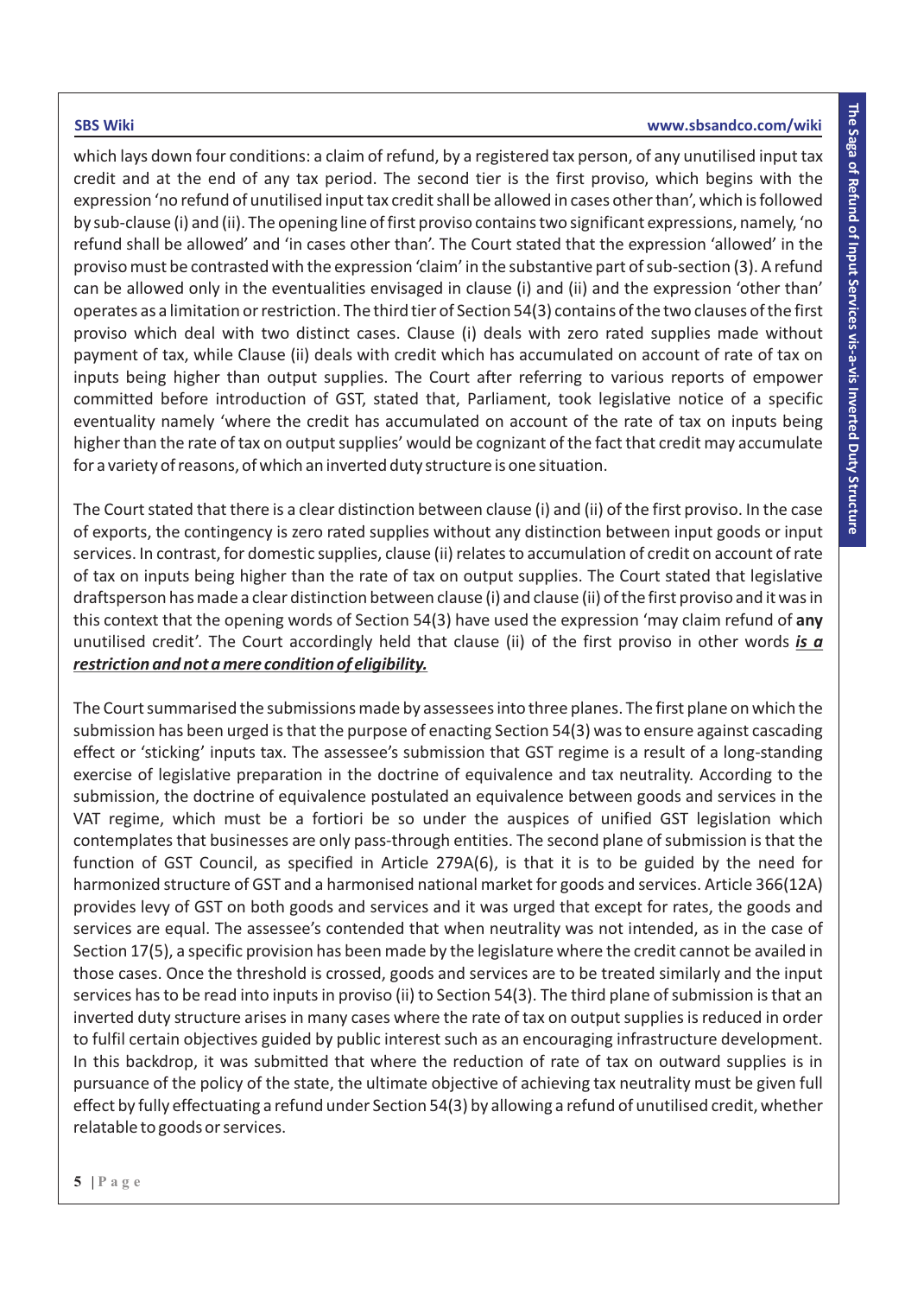### **On Doctrine of Equivalence:**

The Court brushed away the doctrine of equivalence by stating that said doctrine dwelt on the economic rationale underlying the enactment of service tax<sup>8</sup>. The economic rationale is based on the equivalence of goods and services, both of which are instruments for the satisfaction of human needs. The principle recognizes that there is, in economic terms, an equivalence between production or manufacture of saleable goods and production of marketable and saleable services. The Court stated that the issue before them, is, however, whether an a priori equivalence between goods and services for the purposes of bringing both within a composite tax regime must result in the conclusion that a refund of unutilised credit must be made available to both input goods as well as input services, disregarding the provision which has been inserted by the legislature in the present case in the form of Section 54(3). The Court stated that the answer to the above is a clear no. The Court stated that while interpreting the provisions of Section 54(3), the effect has to be given in plain terms. **The Court stated that it cannot redraw legislative boundaries on the basis of an ideal which the law was intended to pursue.** The Court also rejected the contention of the assessee that the expression 'inputs' used in Section 54(3) has to be interpreted to include input and input services, for the reason that there is a definition for 'input' but not for 'inputs'. The Court stated that there is no harm in applying the normal principal of interpretation to understand the plural in the same plane as singular and held that accordingly 'inputs' has to be interpreted as 'input' and cannot be read to include input services. Para 60 of the judgment needs to be read in verbatim to drive home certain important points:

*The jurisprudential basis furnishes a depiction of an ideal state of existence of GST legislation within the purview of a modern economy, as a destination-based tax. But there can be no gain saying the fact that fiscal legislation around the world, India being no exception, makes complex balances founded upon socio-economic complexities and diversities which permeate each society. The form which a GST legislation in a unitary State may take will vary considerably from its avatar in a nation such as India where a dual system of GST law operates within the context of a federal structure. The ideal of a GST framework which Article 279A(6) embodies has to be progressively realized. The doctrines which have been emphasized by Counsel during the course of the arguments furnish the underlying rationale for the enactment of the law but cannot furnish either a valid basis for judicial review of the legislation or make out a ground for invalidating a validly enacted law unless it infringes constitutional parameters. While adopting the constitutional framework of a GST regime, Parliament in the exercise of its constituent power has had to make and draw balances to accommodate the interests of the States. Taxes on alcohol for human consumption and stamp duties provide a significant part of the revenues of the States. Complex balances have had to be drawn so as to accommodate the concerns of the states before bringing them within the umbrella of GST. These aspects must be borne in mind while assessing the jurisprudential vision and the economic rationale for GST legislation. But abstract doctrine cannot be a ground for the Court to undertake the task of redrawing the text or context of a statutory provision. This is clearly an area of law where judicial interpretation cannot be ahead of policy making. Fiscal policy ought not be dictated through the judgments of the High Courts or this Court. For it is not the function of the Court in the fiscal arena to compel Parliament to go further and to do more by, for instance, expanding the coverage of the legislation (to liquor, stamp duty and petroleum) or to bring in uniformity of rates. This would constitute an impermissible judicial encroachment on legislative power. Likewise, when the first proviso to Section 54(3) has provided for a restriction on the entitlement to refund it would be* 

 ${}^{8}$ The assessee has relied on the judgment of Association of Leasing and Financial Service Companies 2011 (2) SCC 352 in the service tax era.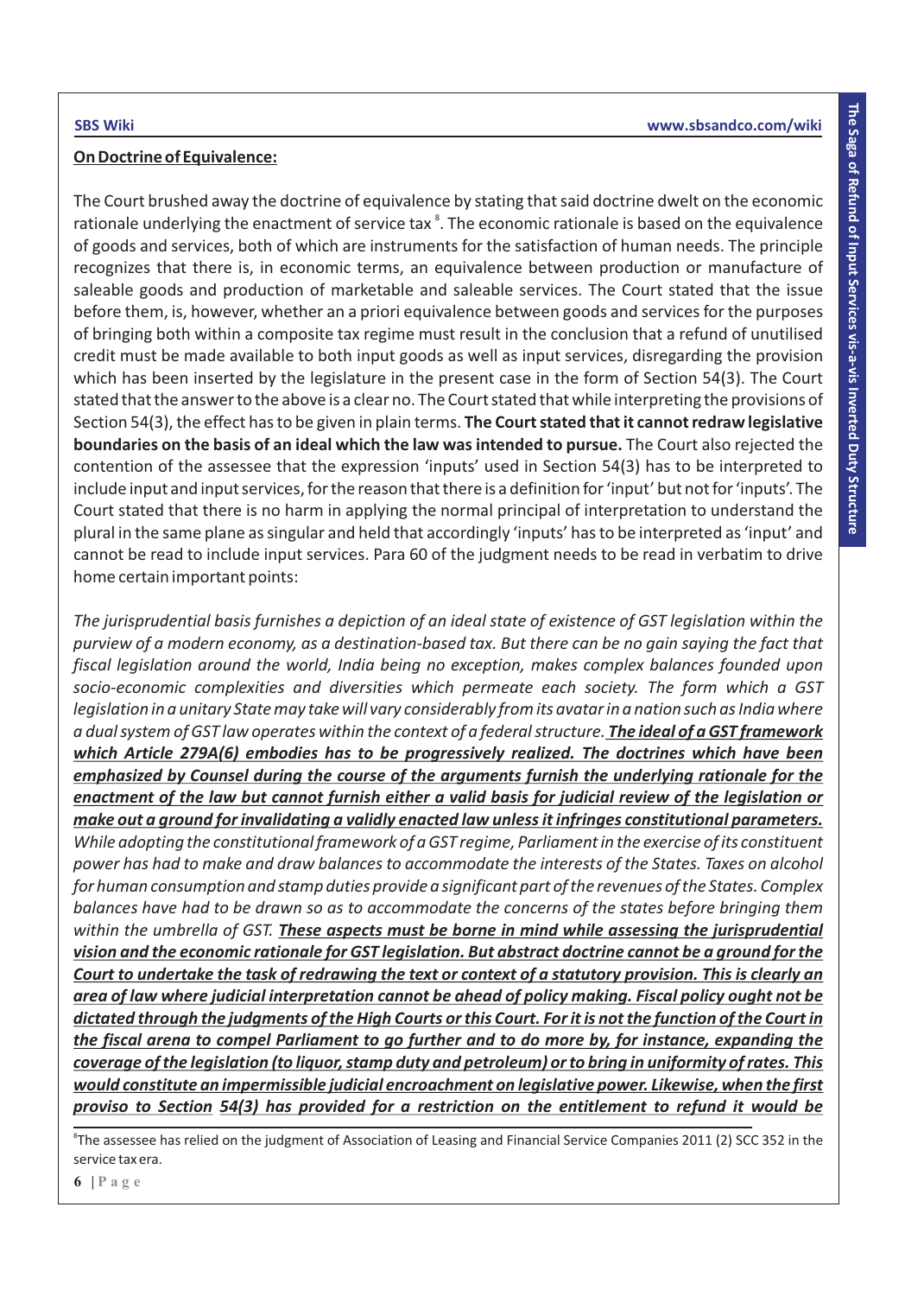*impermissible for the Court to redraw the boundaries or to expand the provision for refund beyond what the legislature has provided. If the legislature has intended that the equivalence between goods and services should be progressively realized and that for the purpose of determining whether refund should be provided, a restriction of the kind which has been imposed in clause (ii) of the proviso should been acted, it lies within the realm of policy.*

(emphasis supplied by us)

# **On Interpretation of Proviso – Condition vs Restriction:**

The Court also rejected the contention of the assessee's that proviso is only a condition but not a restriction. The Court after making reference to the Principles of Statutory Interpretation by Justice GP Singh and various judgments on the interpretation of proviso has held that the provisions of Section 54(3) has to be juxtaposed together with all features of statutory provisions namely Explanation I. On such an analysis, it is clear that, on a reading of provision as a whole, clauses (i) and (ii) of the first proviso are restrictions and not mere conditions of eligibility. The Court stated that in substance, the assessee's submissions boils down to an effort to hold that in spite of the language which has been used in clause (ii) of the first proviso, input services must be read into inputs is impressible. The Court stated that no constitutional right can be asserted to claim a refund, as there cannot be. Refund is a matter of statutory prescription and Parliament is within its legislative authority in determining whether refunds should be allowed on unutilised credit qua goods alone or goods and services. The Court conclude that in the case of Section 54(3), the parliament has determined to allow only the credit on goods and accordingly it is well within the legislative authority.

## **On Class Legislation – Challenge on Article 14:**

On the class legislation, the Court stated that the precedents provide for abundant justification for the fundamental principle that a discriminatory provision under the tax legislation is not per se invalid. A cause of invalidity arises where equals are treated as unequally and unequals are treated as equals. Both under Constitution and the CGST Act, goods and services and input goods and input services are not treated as one and the same and they are distinct species. The Court concluded by stating that Parliament while enacting Section 54(3), legislated within the fold of the GST regime to prescribe a refund and as stated earlier, when the is neither a constitutional guarantee nor a statutory entitlement to refund, the submission that goods and services must necessarily be treated at par as contended by the assessee was not acceptable.

# **On Vires of Rule 89(5):**

The Court then proceeded to take up the arguments that Rule 89(5) is invalid because, it was not born out of 'prescribed' used in the Act. The argument was that since Section 54(3) nowhere uses the expression 'prescribed', the Government cannot exercise its authority under Section 164 of CGST Act to frame rules for other sections. The Court rejected the above submission by stating that the absence of expression 'prescribed' cannot be taken to understand that the Government does not have power to frame rules for such instances. The Court held that as long as the rules are consistent with the provisions of the parent enactment, the Government would still have the power to make rules. Accordingly, it was held that though the expression 'prescribed' does not appear in Section 54(3), the Government under its wide powers vide Section 164 is legally competent to prescribe the formula in terms of Rule 89(5).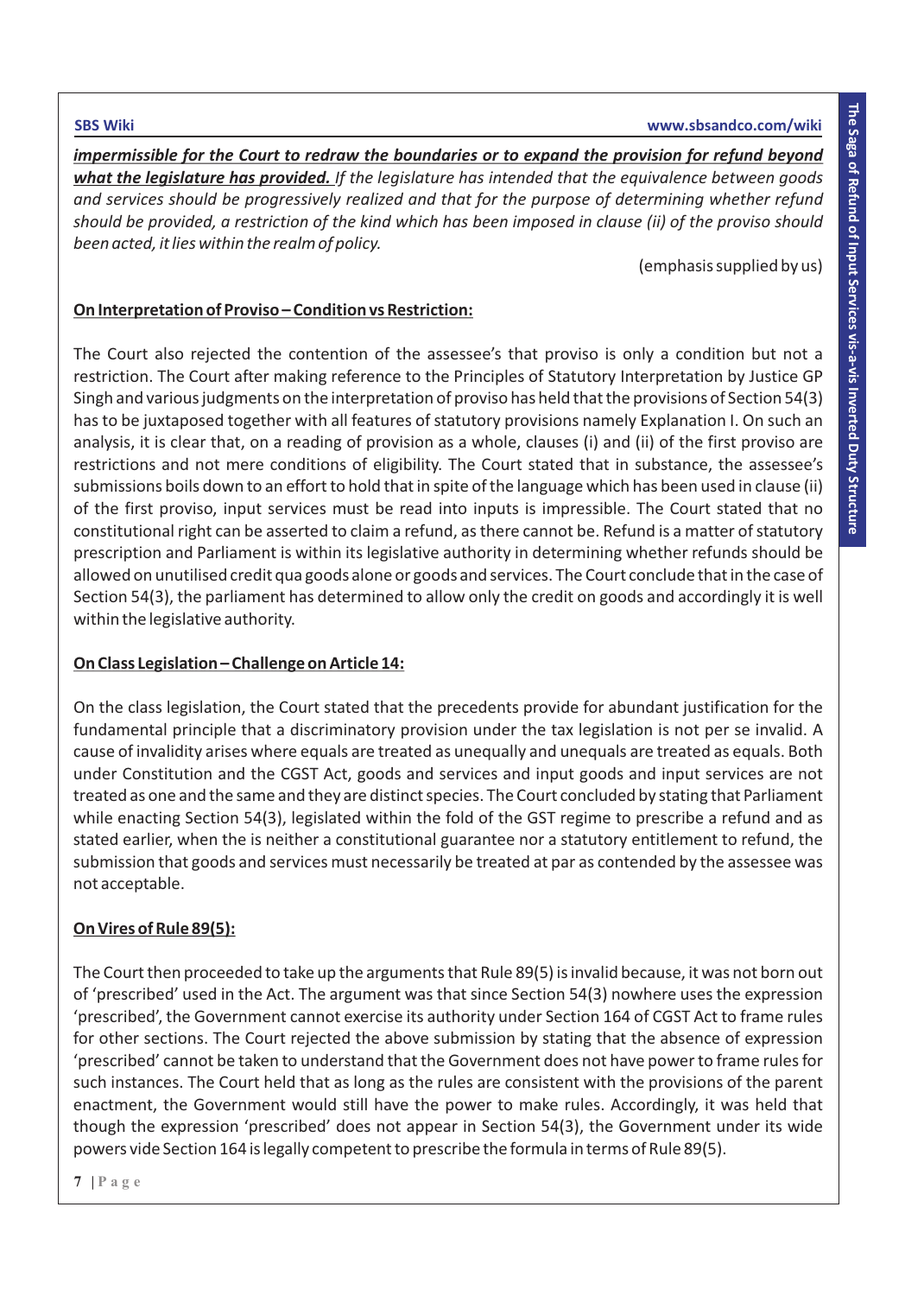### **On Arithmetic of Rule 89(5):**

The Court rejected the contention of the assessee that Rule 89(5) has to be struck down because of existence of anomaly. The said rule for arriving the maximum amount eligible as refund asks to reduce the tax payable on such inverted supply of goods from the proportionate credit pertaining to inverted rate of supply of goods. In a sense, the rule presumes that the tax payable on the inverted supply of goods is completely discharged from the input tax on goods and completely disregards a possibility that there exists input services also. By adopting this method, the rule restricts the maximum eligible amount of refund under Section 54(3). This was the anomaly challenged by the assessee and pleaded that the said rule containing the said anomaly should be struck down. The Court stated that by changing the formula to accommodate the usage of credit of both input and input services, the balance would entirely tilt towards assessee. The Court suggested that the said anomaly may be fixed with both parties winning, may be, by fixing a statutory assumption or deeming fiction of utilisation of certain percentage of credit on input services towards the payment of output tax for purposes of calculation of refund. The Court further stated that a rule cannot be struck down just because there is an anomaly, since an anomaly cannot result in invalidation of a fiscal rule which has been framed in exercise of power of delegated legislation. The Court held that since the formula is not ambiguous in nature or unworkable, nor it is opposed to the intent of legislature in granting limited refund on accumulation of unutilised credit, the same cannot be struck down. The Court, however, asked the GST Council to look at the anomalies pointed out by the assessee and to take a policy decision on the said aspect.

## **Conclusion:**

As stated in the opening remarks, this judgment lays down a foundation for the future litigation. This judgment has in candid way stated that legislative boundaries cannot be redrawn on the ideal which the law was intended to achieve. The current judgment sets a tone and direction for the future litigation in GST areas, since there are numerous judgments which have gone by the ideals on which GST is conceived rather than the statutory language. For all such judgments in the further rounds of litigation, this judgment would be a show stopper. One of such is the judgment of Honourable Orissa High Court in Safari Retreats Private Limited<sup>9</sup>, wherein the provisions of Section 17(5)(d) were struck down since they are frustrating objectives of the GST laws which is intended to make uniform provision for levy, intra state supply of goods and services and to prevent multi-taxation. Since the said matter has already reached the Honourable Supreme Court, it has to be seen, how the Supreme Court reacts to that in light of the current judgment.

9 2019 (5) TMI 1278 – Orissa High Court

**8 | P a g e** *This article is contributed by CA Sri Harsha. The author can be reached at harsha@sbsandco.com*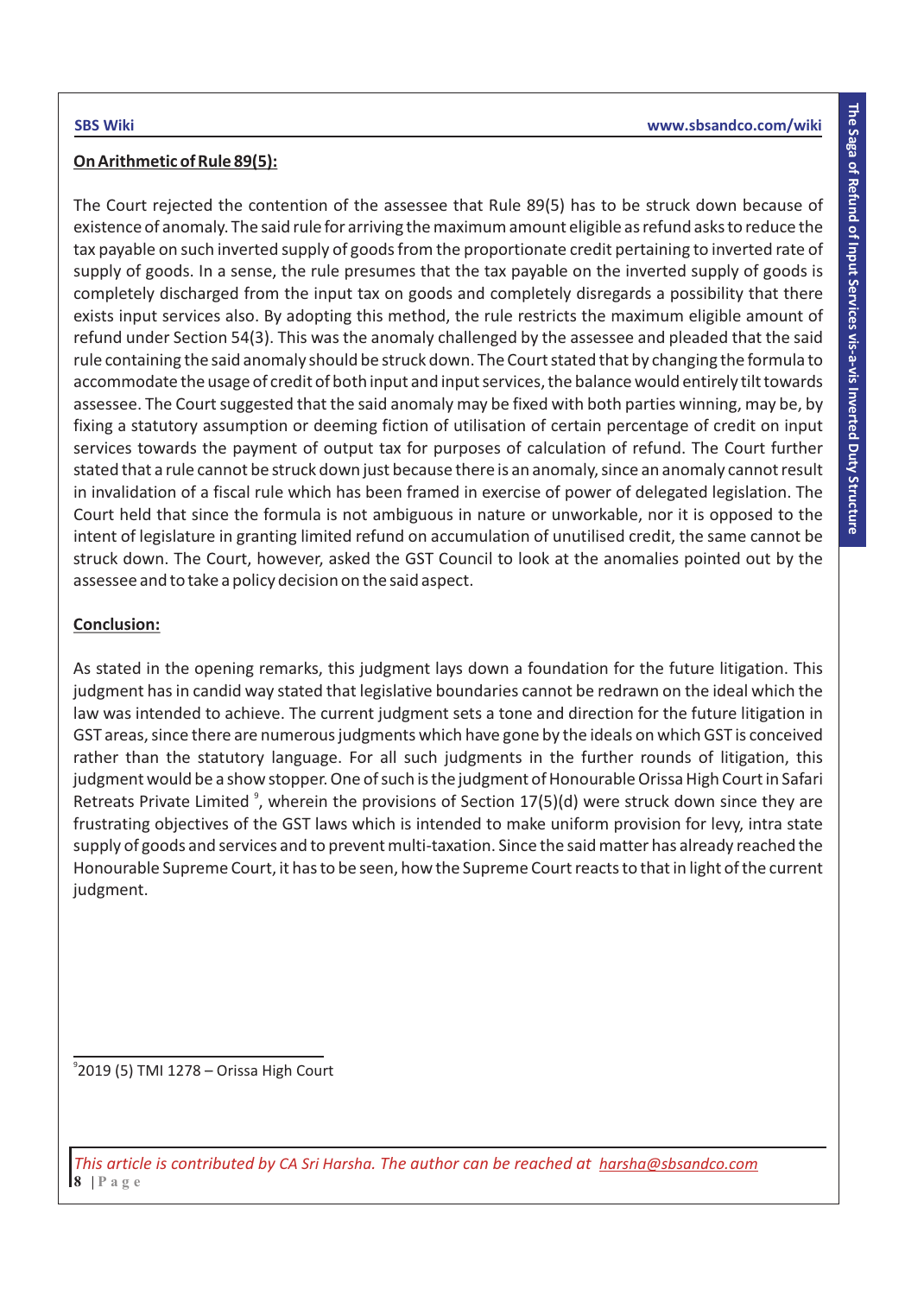#### **DIRECT TAX**

### **VARIOUS HUES OF DRAFT ASSESSMENT ORDERS – SECTION 144B AND SECTION 144C - PART II**

Contributed by CA Sri Harsha & CA Narendra

In the earlier article, the concept of draft assessment orders viz. its applicability, powers of Assessing Officer (for brevity 'AO') to pass such draft assessment order, procedure for passing such order etc. is covered. In this part, the recourse, subsequent to passing of such draft assessment order under Section 144C of Income Tax Act, 1961 (for brevity 'ITA' or 'IT Act'), available to the assessee and/or AO is covered with case studies.

Section 144C of ITA states that 'The Assessing Officer shall, notwithstanding anything to the contrary contained in this Act, in the first instance, forward a draft of the proposed order of assessment (hereafter in this section referred to as the draft order) to the eligible assessee if he proposes to make, on or after the 1st day of October, 2009, any variation which is prejudicial to the interest of such assessee.'

From the above, it is evident that the AO shall issue a draft order to the eligible assesseein transfer pricing cases where there is a variation which is prejudicial to the assessee. Upon receipt of such draft assessment order, the assessee may accept the variance of the AO, may file objections before DRP or may not file any acceptances/objections before DRP.



## v**If assessee files acceptance:**

Section 144C(2) states that on receipt of draft assessment order, the assessee may, within 30 days of receipt of such order, file his acceptance of the variations proposed by the AO. Upon such acceptance, the AO shall pass final assessment order within 1month from the end of the month in which such acceptance is filed. As the assessee filed acceptance letter with the AO subsequent to which the final assessment order is passed, there would not be any litigation at the appeal fora.

# v **If assessee files objections:**

Section 144C(2) further states that if the variance proposed by the AO in draft assessment order is not acceptable, assessee may file objections before the DRP within a period of 30 days from the date of receipt of such draft assessment order. Upon filing of such objections, the DRP shall issue directions within a period of 9 months from the end of the month in which draft assessment order is forwarded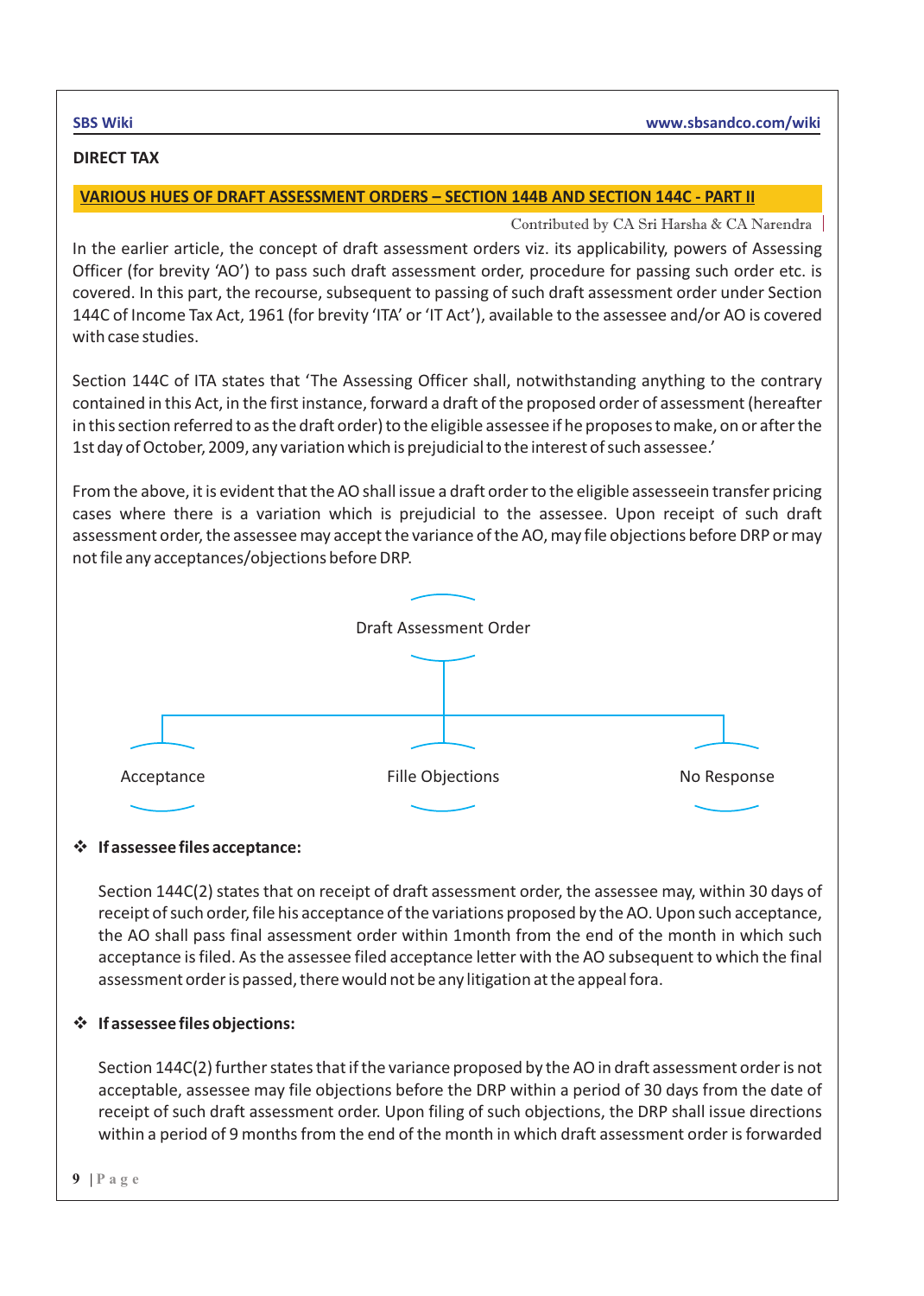to the assessee. If assessee files objections before the DRP, the AO shall pass final assessment order within 1 month from the end of the month in which DRP directions are received.

If such directions are against the assessee, assessee may file appeal against the final assessment order (not against the DRP directions) before the Income Tax Appellate Tribunal (ITAT). Further, Section 144C made it clear that directions issued by the DRP are binding on the assessing officer hence, AO can file any appeal before ITAT against the DRP directions.

v If no response is filed by the assessee:

If assessee has not filed any acceptance or objections, the AO shall pass final assessment order within 1 month from the end of the month in which time limit for filing of objections expires.

#### **Recourse available to the assessee upon receipt of draft assessment order:**

Section 246A states that any assessee aggrieved by the order of the AO passed under Section 143, except an order is passed in pursuance of directions of the DRP, may file appeal before the Commissioner of Income Tax (Appeals) [for brevity 'CIT(A)'] within 30 days receipt of such order.Further, Section 253 states that any assessee aggrieved by the order which is passed under Section 143(3), in pursuance of the directions of the DRP, may file appeal before the ITAT within 60 days of receipt of such order.

Which means that even in the cases of transfer pricing adjustments or in the case of non-resident assessees, instead of filing of objections before the DRP, the assessee may file appeal before the CIT(A).While DRP route is considered as assessment proceedings, CIT(A) route is considered as appeal proceedings. Under the DRP route, assessment order would not be passed until the DRP passes its directions however, under the CIT(A), assessment order would be passed, and demand would be crystalized.

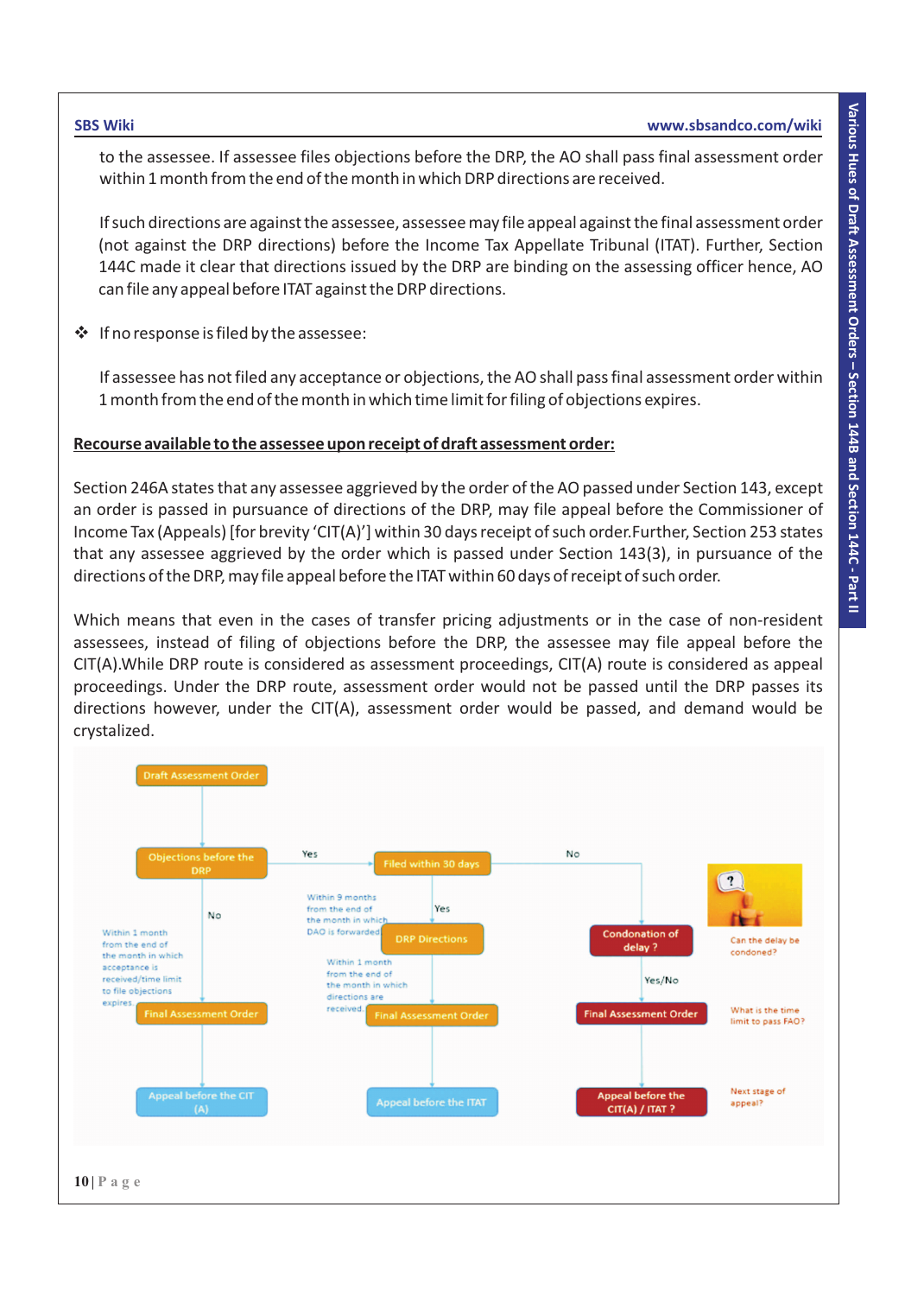### **Consequences of delay in filing of objections before the DRP:**

Section 144C (2) states that assessee shall file objections before the DRP within 30 days of receipt of the draft assessment order. However, unlike Section 249, provisions of Section 144C are silent about delay in filing of objections before the DRP. Hence, the following questions arise when there is a delay in filing the objections before the DRP:

- Whether DRP is empowered to condone the delay in filing of objections?
- What is the time limit to pass final assessment order when the delay in not condoned?
- What is the next recourse available to assessee when DRP has not condoned the delay?

#### **Can the delay be condoned by DRP?**

In this connection, many courts have given judgements that as provisions of Section 144C does not contain any such type of relaxations, as contained in Section 249 or Section 253, delay cannot be condoned.

### **In the matter of Inno Estates (P) Limited – Madras High Court:**

The single member bench of Madras High Court in the case of Inno Estates (P.) Ltd. $1$  held that when objections are filed before the DRP after the expiry of time specified, even though such objections are filed with AO within the time, DRP cannot condone the delay in filing the objections. In this case, the assessee has received a draft assessment order against which it has filed objections before the DRP. During the course of hearing before the DRP, it is found that objections were filed beyond the time period allowed (one day delay) hence, DRP has rejected the objections as there was a delay in filing objections.

## **In the matter of Lam Research (India) Private Limited – Bangalore ITAT:**

In this regard, the Bangalore Tribunal in the case of Lam Research (India) Private Limited<sup>2</sup> has answered two questions. First, whether the DRP has power to condone the delay in filing the objections of the assessee. The Tribunal has relied on the Madras High Court judgement in the case of Inno Estates (P.) Ltd. (supra) and held that the provisions of the Act or Rule do not give any power to the DRP to condone the delay. If legislature had intended to give such powers, it had expressly implied as in the case of Section 249 and 253. The second question would be dealt at appropriate place.

## **Time Limit for passing the Final Order by AO – In case Objections are filed belatedly:**

Another technical matter that arises in the above case is when the DRP has rejected the objections as such objections are filed belatedly, whether the AO is empowered to pass final assessment order after such rejection. Section 144C states that AO shall pass final assessment order, when no objections are filed before the DRP, within 1 month from the end of the month in which time limit for filing of objections expires. In this regard, the Madras High Court in Inno Estates (P.) Ltd (supra) has held as follows:

<sup>1</sup> [2017] 82 taxmann.com 477 (Madras)  $2$ [TS-431-ITAT-2021(Bang)-TP]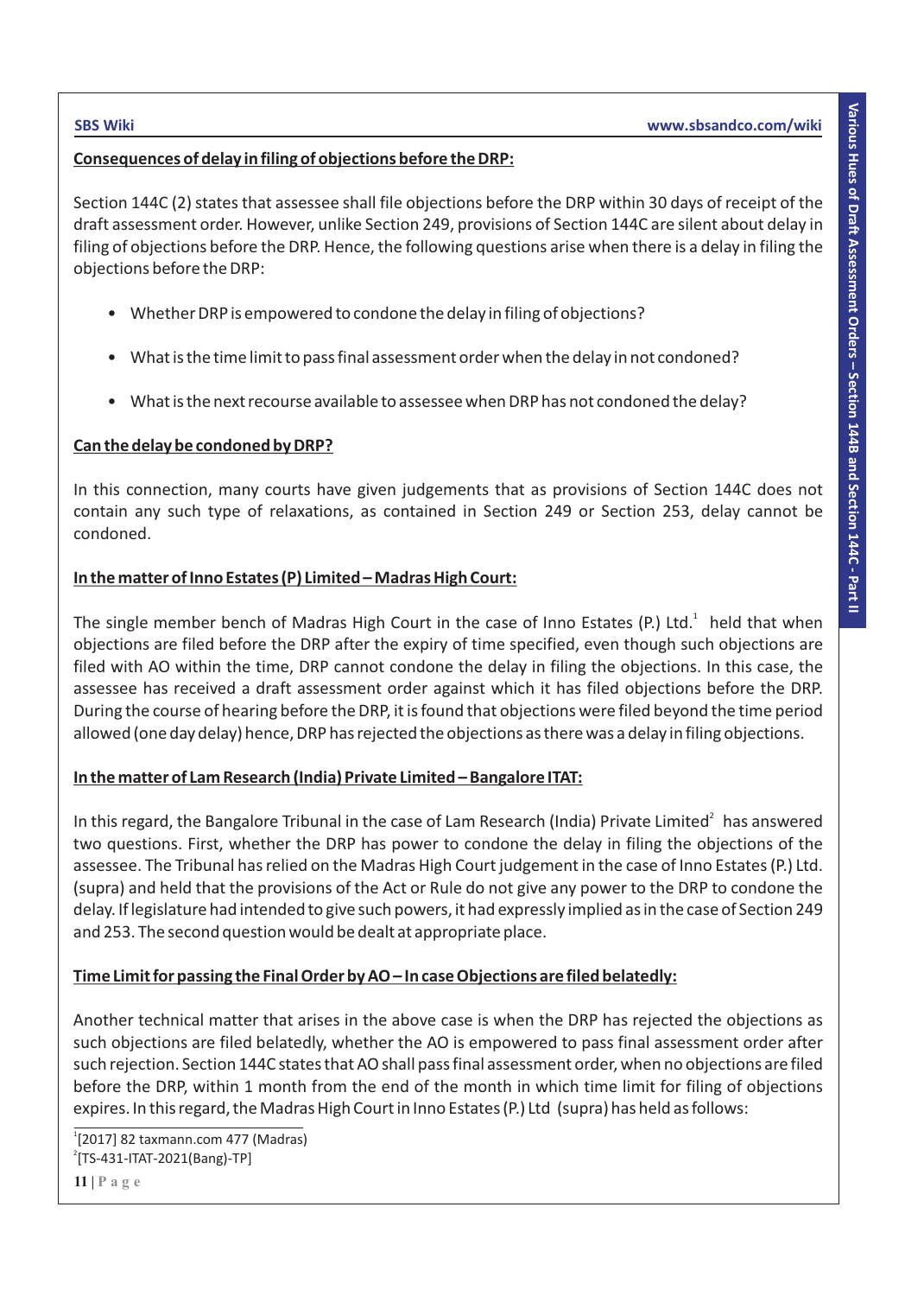- **SBS Wiki www.sbsandco.com/wiki**
	- The DRP, under the provisions of Section 144C(8) may confirm, reduce, or enhance the variations proposed in the draft assessment order. Hence, once the DRP has chosen to reject the objections either on merits or on the ground of delay, it is nothing but confirmation of draft assessment order.
	- Dismissal or rejection of objections on whatever the ground may be, itself is a direction to the AO to complete the assessment as per the draft assessment order.
	- Consequently, the final assessment order passed by the AO is certainly an order passed under Section 144C(13) of the Act.

When such rejection of objections is treated as issuing of directions by the DRP, technically next recourse available to the assessee should be filing of appeal before the ITAT. However, the High Court has mentioned that the assessee can file the appeal before the appellate authority as per Section 246. Section 246A clearly states that an assessee can file appeal before the CIT(A) against the order passed under Section 143(3) except when directions are issued by the DRP. However, the court has held that such rejection of objections shall be considered as directions of the DRP. The decision in the above case has created some uncertainties in interpretation of certain provisions of Section 144C.

Aggrieved by the single bench order, the assessee has fileda writ petition before the division bench. The divisional bench of Madras High Court<sup>3</sup> has found that the DRP has only rejected the objection on the ground of limitation and the DRP did not issue any directions to the Assessing Officer as contemplated under Section 144C(5) of the 1961 Act.

While adjudicating the matter, the High Court has answered the question *"whether the order of assessment impugned is an order in pursuance of directions of the Dispute Resolution Panel".*After considering the provisions of Section 144C, the High Court has held as follows:

- DRP has no power and/or authority and/or jurisdiction to condone the delay in filing the objection.
- When an objection is filed before the DRP beyond the stipulated time of thirty days from the date of receipt of the order, there is no objection before the DRP in the eye of law.
- An order of rejection of an objection on the ground of the same being barred by limitation is not a direction under sub-section 5 read with sub-section 6 to Section 144C of the 1961 Act.

However, the Court has not considered the question, whether the final assessment order can be passed after the expiry of the time specified in Section 144C(4).The Court has held that appellant may file appeal before the CIT(A) and agitate all questions there.

3 [2018] 96 taxmann.com 646 (Madras)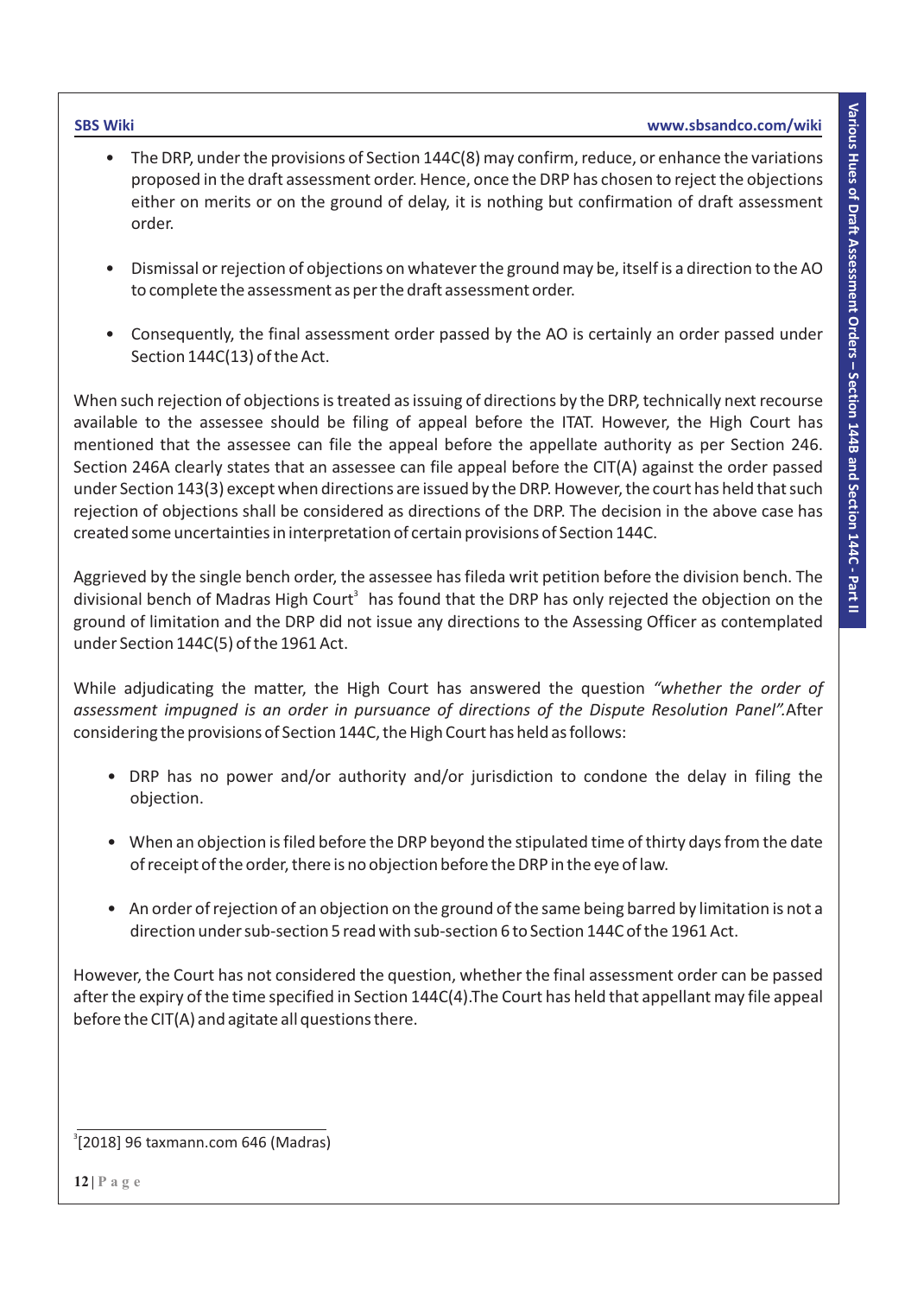#### **In the matter of Himalayan Drug Co – Bangalore ITAT:**

The Bangalore Tribunal in the case of Himalayan Drug Co.<sup>4</sup> has held that AO can pass the final assessment order even after the expiry of time limit specified in Section 144C(13). In this case, AO has passed final assessment order pursuant to the directions of the DRP after the expiry of time limit specified in section 144C (13) i.e., 1 month from the end of the month in which such directions are received.

The Tribunal has highlighted that the issue involved in this case is not a jurisdictional issue as Section 144C(13) clearly provides that the AO does not have any discretion while passing final assessment order except to follow the directions of the DRP. The outcome of the assessment order is known to the assessee as copy of the directions issued by the DRP has been communicated to the assessee. Further, the expression mentioned in Section 153, which prohibits the passing of order after certain time, is different from expression mentioned in Section 144C. Accordingly, the Tribunal has held that proceedings cannot be held null and void.

### **Recourse Available to Assessee:**

### **In the matter of TDK Electronics AG – Pune ITAT:**

The Pune Tribunal in the case of TDK Electronics AG<sup>5</sup> has found that the clause (b) of Section 144C(4) mandated the AO to pass the assessment order within one month from the end of the month in which the period of filing the objections under sub-section (2), expires. It means that if an assessee does not file objections against the draft order before the DRP within a period of thirty days as per sub-section (2), the AO, without waiting for anything else, will have to complete the assessment within one month from the end of the month in which the period of filing of objections under sub-section (2) expires.

Accordingly, the Tribunal has held that if the objections are invalid as time barred having not been filed within the time prescribed under sub-section (2) of Section 1444C, the AO will have to act in terms of Section 144C(3)(b) and complete the assessment within the time prescribed under Section 144C(4)(b) of the Act, namely, within one month from the end of the month in which the period of filing of objections under sub-section (2) expires. The same view has been upheld by the Bangalore Tribunal in the case of Yokogawa India Limited<sup>6</sup>.

However, while adjudicating the above cases, the Tribunal has not considered its jurisdiction over the appeal. As the final assessment order is not passed in pursuant to the direction of the DRP, the appeal cannot be filed before the ITAT. Which means that ITAT can assume jurisdiction only to the extent to adjudicate the matter whether the rejection of objections by the DRP is valid or not. Once the ITAT held that the DRP does not have any power to condone the delay and objections are non-est, the next matter, as there were no DRP directions, cannot be adjudicated by the ITAT. The recourse available to the assessee would be filing of appeal before the CIT(A) for appropriate relief.

<sup>4</sup> [2017] 84 taxmann.com 8 (Bengaluru – Trib) 5 [2020] 116 taxmann.com 986 (Pune - Trib.)  $\degree$ [TS-124-ITAT-2021(Bang)-TP]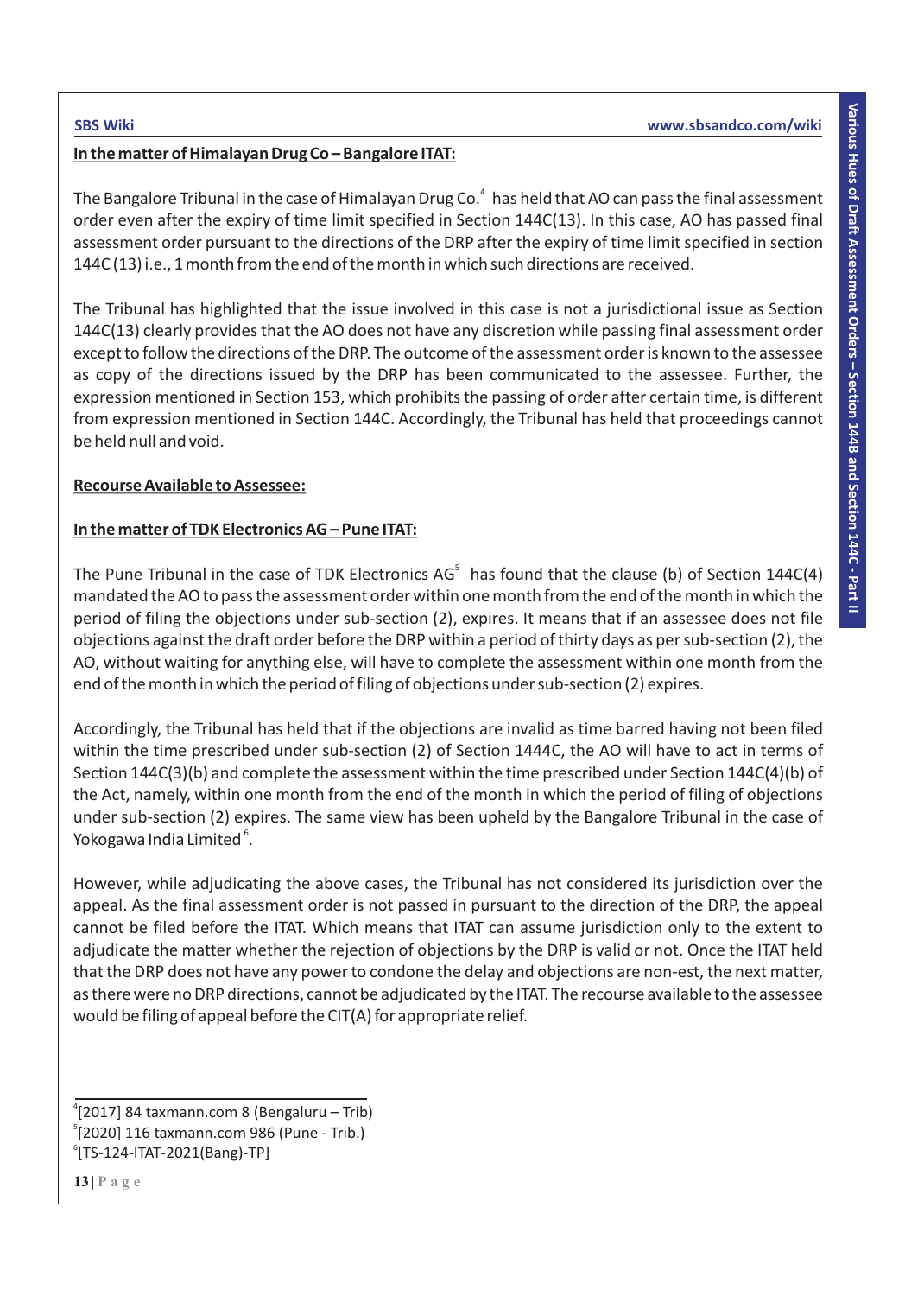In this regard, the Bangalore Tribunal in the case of Lam Research (India) Private Limited (supra) has answered two questions. The first one is dealt earlier. The second, whether the ITAT can hold the final assessment order as time barred. In this regard, the Tribunal has held that in the case of TP adjustment, the Tribunal has power to entertain an appeal in two situations i. when an order of assessment is passed pursuant to DRP directions or ii. From an order of CIT (A). The Tribunal found that as the DRP has rejected the objections in *limline* for the reason that the same is time barred. Accordingly, the Tribunal has held that ITAT cannot entertain such appeal and same should be filed before the CIT(A). While adjudicating this issue, the Tribunal has pointed that Madras High Court in the case Inno Estates (P.) Ltd. (supra) has indirectly given the same judgement. Further, the Tribunal has negated the ruling given by co-ordinate bench in the case of Yokogawa India Limited (supra) by noting that the bench has not considered the Madras High Court judgment.

| <b>Issue</b>                                                                                | <b>Response</b>                                                                                                                                                                                                                                                                                                                                                                                                                                                                                                                                                                                                                                                                                                                                                                                                             |
|---------------------------------------------------------------------------------------------|-----------------------------------------------------------------------------------------------------------------------------------------------------------------------------------------------------------------------------------------------------------------------------------------------------------------------------------------------------------------------------------------------------------------------------------------------------------------------------------------------------------------------------------------------------------------------------------------------------------------------------------------------------------------------------------------------------------------------------------------------------------------------------------------------------------------------------|
| objections?                                                                                 | Whether DRP is empowered to In this regard, many tribunals and High Court have held that DRP is<br>condone the delay in filing of not empowered to condone the delay in filing the objections before<br>it. The reason behind the same is provisions of Section 144C does<br>not explicitly provided such powers to DRP to condone the delay.                                                                                                                                                                                                                                                                                                                                                                                                                                                                               |
| What is the time limit to pass final<br>assessment order when the delay<br>in not condoned? | Though the Madras High Court has not answered this question,<br>made a comment that the assessee can argue the same before the<br>first appellate authority. The Bangalore Tribunal in the case of Lam<br>Research (India) Private Limited (supra) also given the same<br>judgement. In our view, as High Court and Tribunal has held that<br>there were no objections before the DRP, the final assessment<br>order should be passed within 1 month from the end of the month<br>in which time limit for filing such objections expire. Further, the<br>decision of Bangalore Tribunal in the case of Himalayan Drug<br>Co.(Supra) may not survive as same Tribunal in the case of<br>Yokogawa India Limited (Supra) has held that final assessment order<br>has to be passed within time limit specified in Section 144C. |
| What is the next recourse<br>available to assessee when DRP<br>has not condoned the delay?  | This question is squarely answered by the High Court as well as<br>Tribunals. As the final assessment order is not passed pursuant to<br>the DRP directions, the assessee should approach CIT(A) under<br>Section 246A.                                                                                                                                                                                                                                                                                                                                                                                                                                                                                                                                                                                                     |

Having discussed various judgements, we may answer three questions raised above as follows:

**14 | P a g e** *This article is contributed by CA Sri Harsha & CA Narendra, Chartered Accountants. The author can be reached at harsha@sbsandco.com*